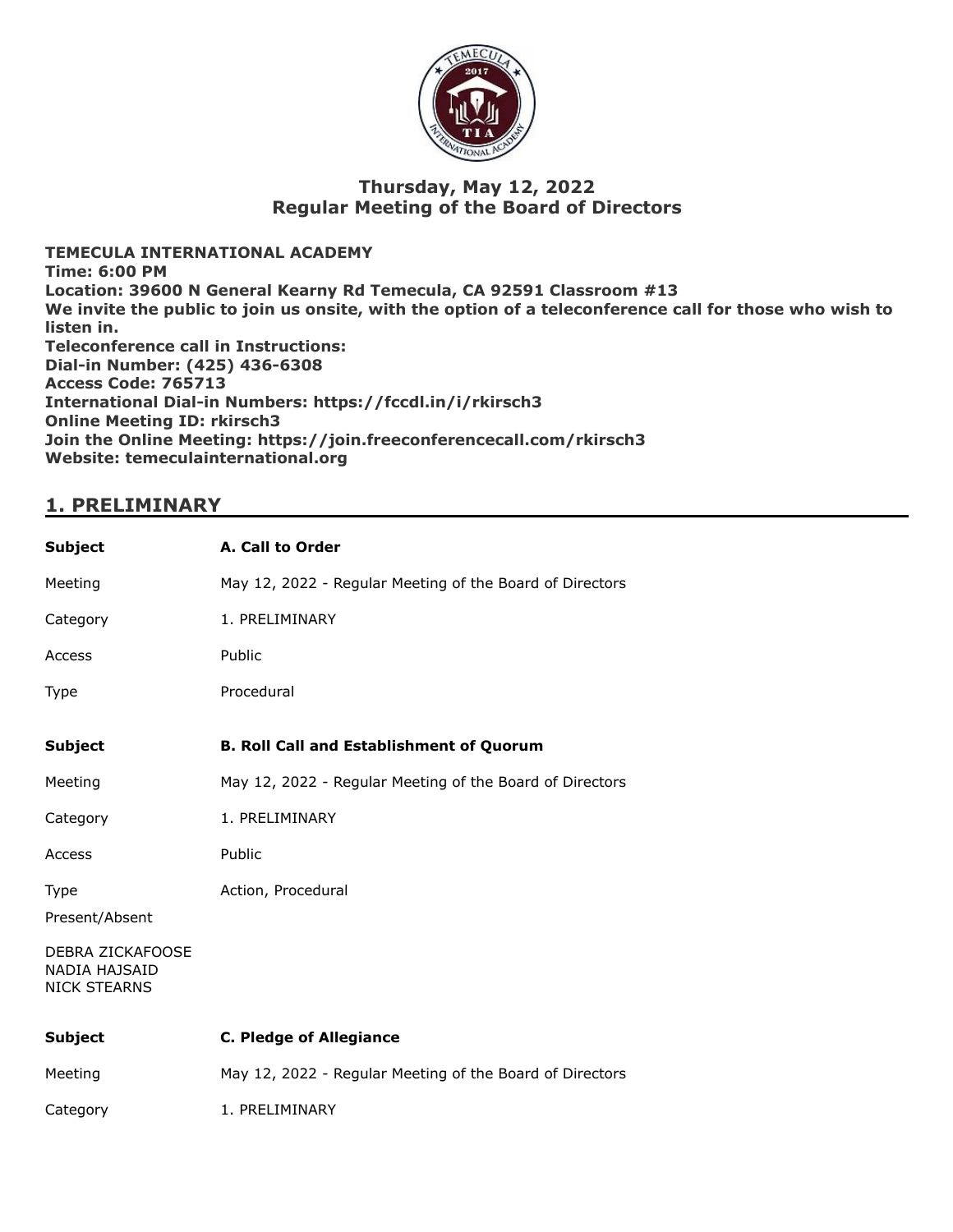| Access             | Public                                                   |
|--------------------|----------------------------------------------------------|
| <b>Type</b>        | Procedural                                               |
| <b>Subject</b>     | <b>D. Approval of Agenda</b>                             |
| Meeting            | May 12, 2022 - Regular Meeting of the Board of Directors |
| Category           | 1. PRELIMINARY                                           |
| Access             | Public                                                   |
| <b>Type</b>        | Action                                                   |
| Recommended Action | Motion to Approve Agenda                                 |

## **2. PUBLIC COMMENTS**

| <b>Subject</b> | <b>A. Public Comments</b>                                |
|----------------|----------------------------------------------------------|
| Meeting        | May 12, 2022 - Regular Meeting of the Board of Directors |
| Category       | 2. PUBLIC COMMENTS                                       |
| Access         | Public                                                   |
| Type           | Information                                              |
|                |                                                          |

*INSTRUCTIONS FOR PRESENTATIONS TO THE BOARD*

TIA welcomes your participation at TIA Board meetings. The purpose of the meeting of the Board of Directors (Board) is to *conduct the affairs of TIA in public. Your participation ensures continuing community interest in TIA.*

*Comments regarding Open/Closed Session items found on the agenda should be limited to three (3) minutes per speaker, for a total of twenty-one (21) minutes. Unless an item has been placed on the published agenda in accordance with the Brown Act, there shall be no action taken, nor should there be comments on, responses to, or discussion of a topic not on the agenda. Public Comment emails will be presented to the Board of Directors. The Board members may: (1) acknowledge receipt of information/report; (2) refer to staff with no direction as to action or priority; or (3) refer the matter to the next agenda.*

*Personal attacks against TIA employees and/or TIA Board members are inappropriate and not considered by the Board at a public Board Meeting. The Board has a complaint process which should be followed. The Board will not respond to personal attacks against employees or Board members in a public meeting, and cautions members of the public that they will be personally responsible for any remarks made.*

## **3. CONSENT ITEMS**

| <b>Subject</b>     | A. April 2022 Board Meeting Minutes                                                                                                                   |
|--------------------|-------------------------------------------------------------------------------------------------------------------------------------------------------|
| Meeting            | May 12, 2022 - Regular Meeting of the Board of Directors                                                                                              |
| Category           | 3. CONSENT ITEMS                                                                                                                                      |
| Access             | <b>Public</b>                                                                                                                                         |
| <b>Type</b>        | Action (Consent)                                                                                                                                      |
| Recommended Action | It is recommended the Board approve the Consent Items: Regular Board Meeting Minutes<br>April 14, 2022 & Special Board Meeting Minutes April 27, 2022 |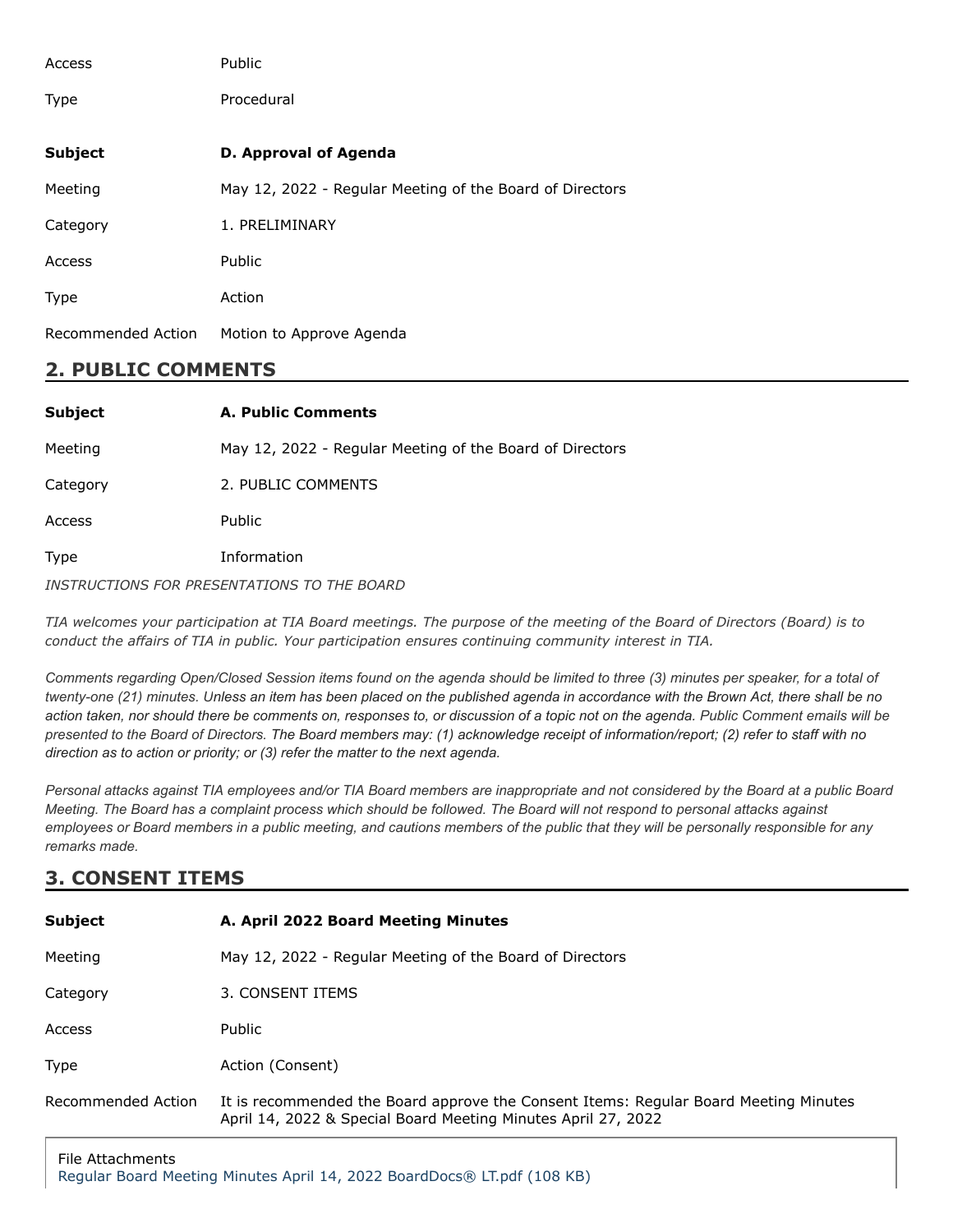## **4. INFORMATION/DISCUSSION**

| <b>Subject</b> | A. Principal Report- Presented by Camile Lara             |
|----------------|-----------------------------------------------------------|
| Meeting        | May 12, 2022 - Regular Meeting of the Board of Directors  |
| Category       | 4. INFORMATION/DISCUSSION                                 |
| Access         | Public                                                    |
| <b>Type</b>    | Discussion, Information                                   |
| <b>Subject</b> | <b>B. CBO Financial Update- Presented by David Graves</b> |
| Meeting        | May 12, 2022 - Regular Meeting of the Board of Directors  |
| Category       | 4. INFORMATION/DISCUSSION                                 |
| Access         | Public                                                    |
| Type           | Discussion, Information                                   |
|                |                                                           |
| <b>Subject</b> | C. 2022-23 Budget Discussion                              |
| Meeting        | May 12, 2022 - Regular Meeting of the Board of Directors  |
| Category       | 4. INFORMATION/DISCUSSION                                 |
| Access         | Public                                                    |
| Type           |                                                           |

- New position for 2022-23
	- Director of Student Life
- Expansion of salary schedule
- Certificated Teacher Performance Incentives

# **5. ACTION ITEMS**

| Subject            | A. Declaration of Need for 2022-2023                                                   |
|--------------------|----------------------------------------------------------------------------------------|
| Meeting            | May 12, 2022 - Regular Meeting of the Board of Directors                               |
| Category           | 5. ACTION ITEMS                                                                        |
| Access             | Public                                                                                 |
| Type               | Action                                                                                 |
| Recommended Action | It is recommended the Board approve the Action item: Declaration of Need for 2022-2023 |
|                    |                                                                                        |

File Attachments [TIA Declaration of Need 2022-23 School Year.pdf \(342 KB\)](https://go.boarddocs.com/ca/tia/Board.nsf/files/CE9RA96D01E7/$file/TIA%20Declaration%20of%20Need%202022-23%20School%20Year.pdf)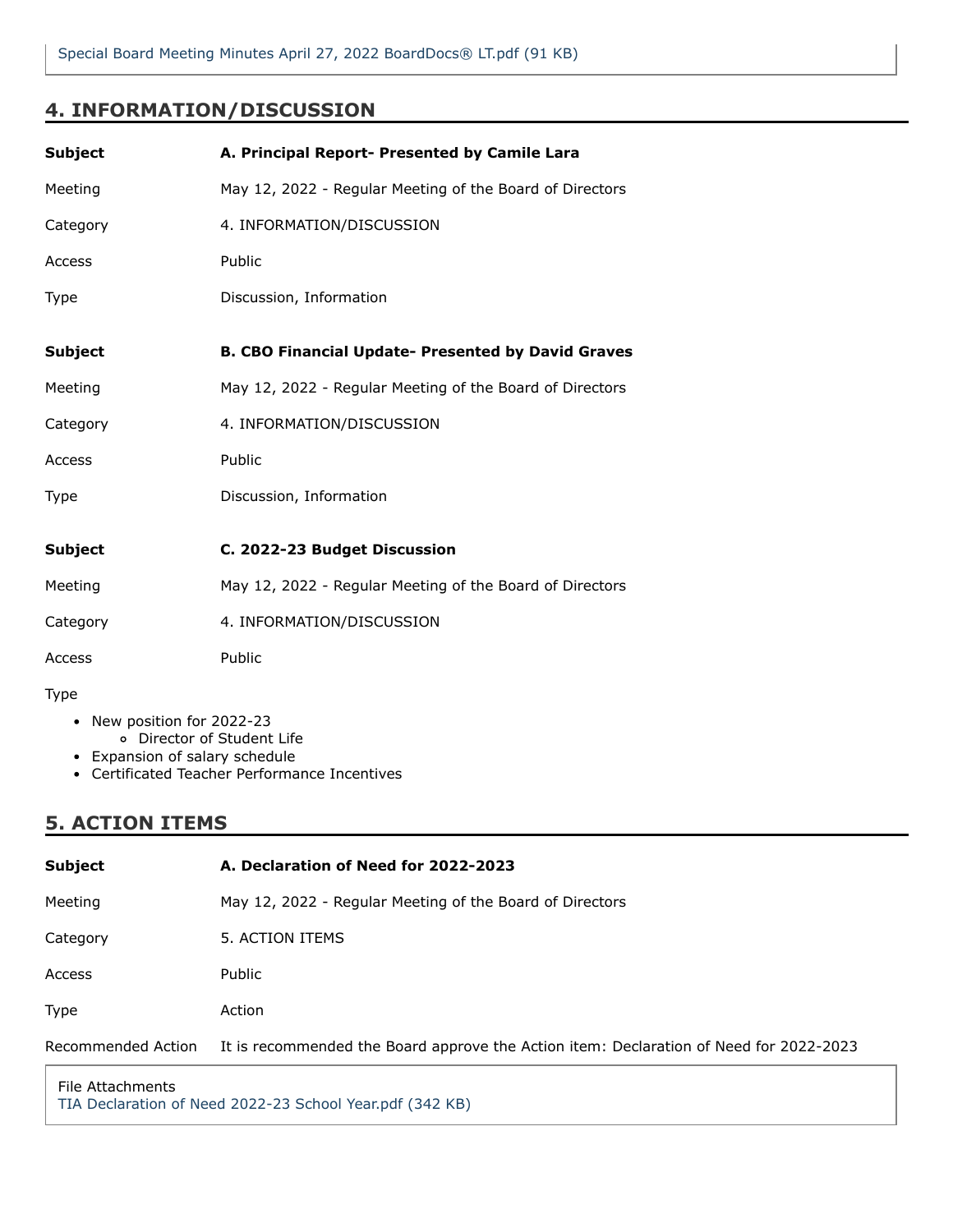| <b>Subject</b>     | <b>B. Website Development Quote; \$5,733</b>                                            |
|--------------------|-----------------------------------------------------------------------------------------|
| Meeting            | May 12, 2022 - Regular Meeting of the Board of Directors                                |
| Category           | 5. ACTION ITEMS                                                                         |
| Access             | Public                                                                                  |
| <b>Type</b>        | Action                                                                                  |
| Recommended Action | It is recommended the Board approve the Action item: Website Development Quote; \$5,733 |

File Attachments [Proposal156162\\_4252 Website.pdf \(3,103 KB\)](https://go.boarddocs.com/ca/tia/Board.nsf/files/CEAJJ74BB7A2/$file/Proposal156162_4252%20Website.pdf) [TEMECULA ACADEMY Website Quote.pdf \(84 KB\)](https://go.boarddocs.com/ca/tia/Board.nsf/files/CEAJJ94BB7B2/$file/TEMECULA%20ACADEMY%20Website%20Quote.pdf)

| <b>Subject</b>     | C. Formation Technology Service Agreement 2022-23                                                      |
|--------------------|--------------------------------------------------------------------------------------------------------|
| Meeting            | May 12, 2022 - Regular Meeting of the Board of Directors                                               |
| Category           | 5. ACTION ITEMS                                                                                        |
| Access             | <b>Public</b>                                                                                          |
| Type               | Action                                                                                                 |
| Recommended Action | It is recommended the Board approve the Action item: Formation Technology Service<br>Agreement 2022-23 |
|                    |                                                                                                        |

File Attachments [TIA 2022-23 Contract.pdf \(147 KB\)](https://go.boarddocs.com/ca/tia/Board.nsf/files/CE9R2E6B15C3/$file/TIA%202022-23%20Contract.pdf) [TIA 2022-23 Exhibit A Flat Fee.pdf \(91 KB\)](https://go.boarddocs.com/ca/tia/Board.nsf/files/CE9R2G6B15D3/$file/TIA%202022-23%20Exhibit%20A%20Flat%20Fee.pdf)

| <b>Subject</b>     | D. Edlogical Service Agrement 2022-23                                                    |
|--------------------|------------------------------------------------------------------------------------------|
| Meeting            | May 12, 2022 - Regular Meeting of the Board of Directors                                 |
| Category           | 5. ACTION ITEMS                                                                          |
| Access             | Public                                                                                   |
| Type               | Action                                                                                   |
| Recommended Action | It is recommended the Board approve the Action item: Edlogical Service Agreement 2022-23 |

#### File Attachments [\(TIA\) Temecula International Academy 2022-2023 Service Agreement \(1\).pdf \(266 KB\)](https://go.boarddocs.com/ca/tia/Board.nsf/files/CE9R3U6B8B29/$file/(TIA)%20Temecula%20International%20Academy%20%202022-2023%20Service%20Agreement%20(1).pdf)

| Subject  | E. Sandra Madrid, CALPADS Service Agreement 2022-23      |
|----------|----------------------------------------------------------|
| Meeting  | May 12, 2022 - Regular Meeting of the Board of Directors |
| Category | 5. ACTION ITEMS                                          |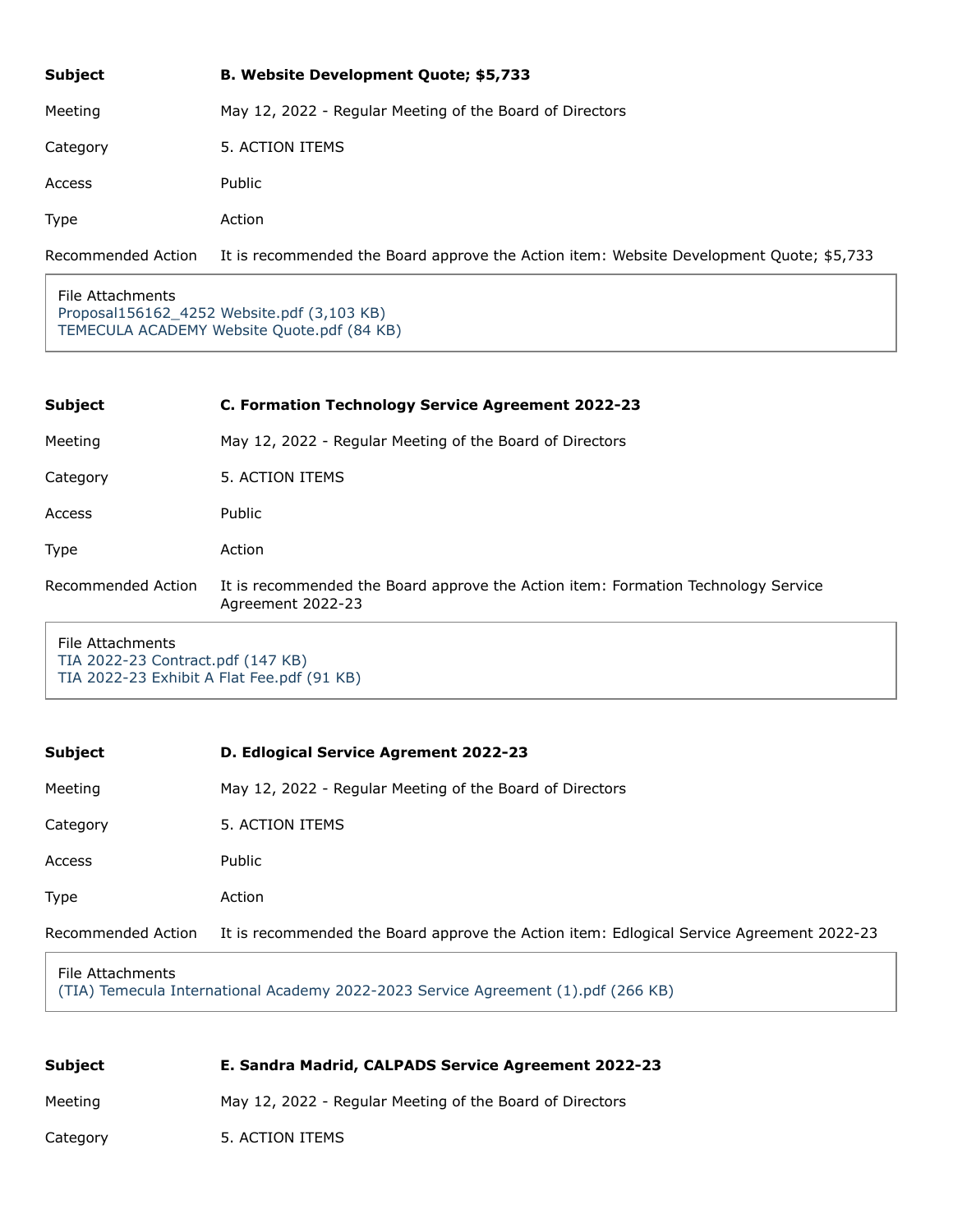| Access                                                               | Public                                                                                                   |  |
|----------------------------------------------------------------------|----------------------------------------------------------------------------------------------------------|--|
| Type                                                                 | Action                                                                                                   |  |
| Recommended Action                                                   | It is recommended the Board approve the Action item: Sandra Madrid, CALPADS Service<br>Agreement 2022-23 |  |
| File Attachments<br>Sandys IC_Service_Agreement_2022-23.pdf (223 KB) |                                                                                                          |  |
| <b>Subject</b>                                                       | F. David Graves, CBO Service Agreement                                                                   |  |
| Meeting                                                              | May 12, 2022 - Regular Meeting of the Board of Directors                                                 |  |
| Category                                                             | 5. ACTION ITEMS                                                                                          |  |
| Access                                                               | Public                                                                                                   |  |
| Type                                                                 | Action                                                                                                   |  |
| Recommended Action                                                   | It is recommended the Board approve the Action item: David Graves, CBO Service<br>Agreement              |  |

File Attachments

[CPA Retainer Agreement For CBO Fiscal Mgmt Services TIA.pdf \(2,809 KB\)](https://go.boarddocs.com/ca/tia/Board.nsf/files/CE9SCP720EFE/$file/CPA%20Retainer%20Agreement%20For%20CBO%20Fiscal%20Mgmt%20Services%20TIA.pdf)

| Subject            | G. Hansberger & Klein Retainer Agreement                                                      |
|--------------------|-----------------------------------------------------------------------------------------------|
| Meeting            | May 12, 2022 - Regular Meeting of the Board of Directors                                      |
| Category           | 5. ACTION ITEMS                                                                               |
| <b>Access</b>      | Public                                                                                        |
| <b>Type</b>        | Action                                                                                        |
| Recommended Action | It is recommended the Board approve the Action item: Hansberger & Klein Retainer<br>Agreement |
| File Attachments   |                                                                                               |

File Attachments [H&K Service Retainer Agreement.pdf \(506 KB\)](https://go.boarddocs.com/ca/tia/Board.nsf/files/CE9R9G6CE3F8/$file/H%26K%20Service%20Retainer%20Agreement.pdf)

# **6. ADJOURNMENT**

| <b>Subject</b>     | A. Adjourn                                               |
|--------------------|----------------------------------------------------------|
| Meeting            | May 12, 2022 - Regular Meeting of the Board of Directors |
| Category           | 6. ADJOURNMENT                                           |
| Access             | Public                                                   |
| Type               | Action                                                   |
| Recommended Action | Motion to Adjourn                                        |